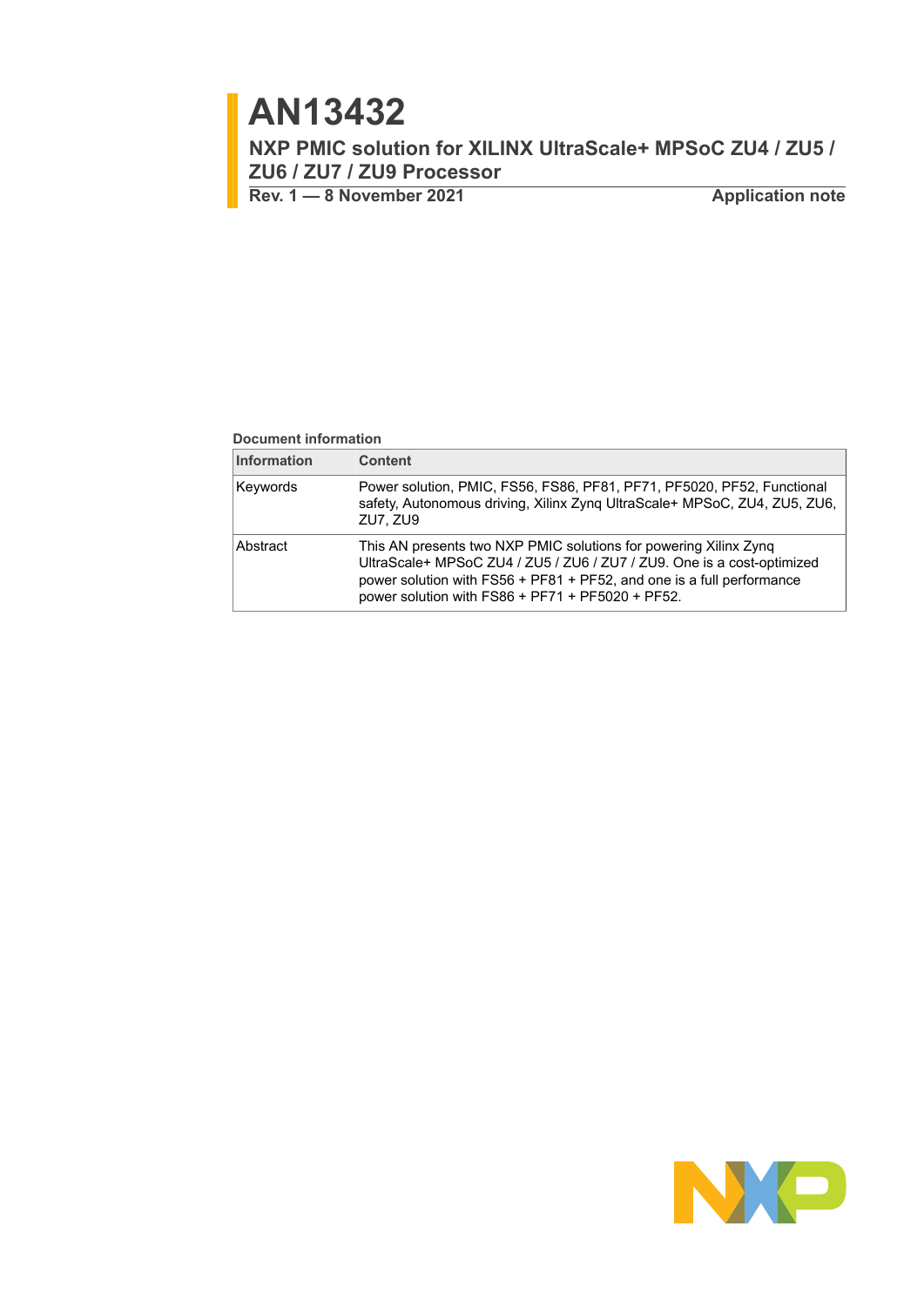#### **Revision history**

| <b>Rev</b> | alt          | ווטו                   |
|------------|--------------|------------------------|
| 1 V. T     | 1108<br>2021 | .<br>version<br>Initia |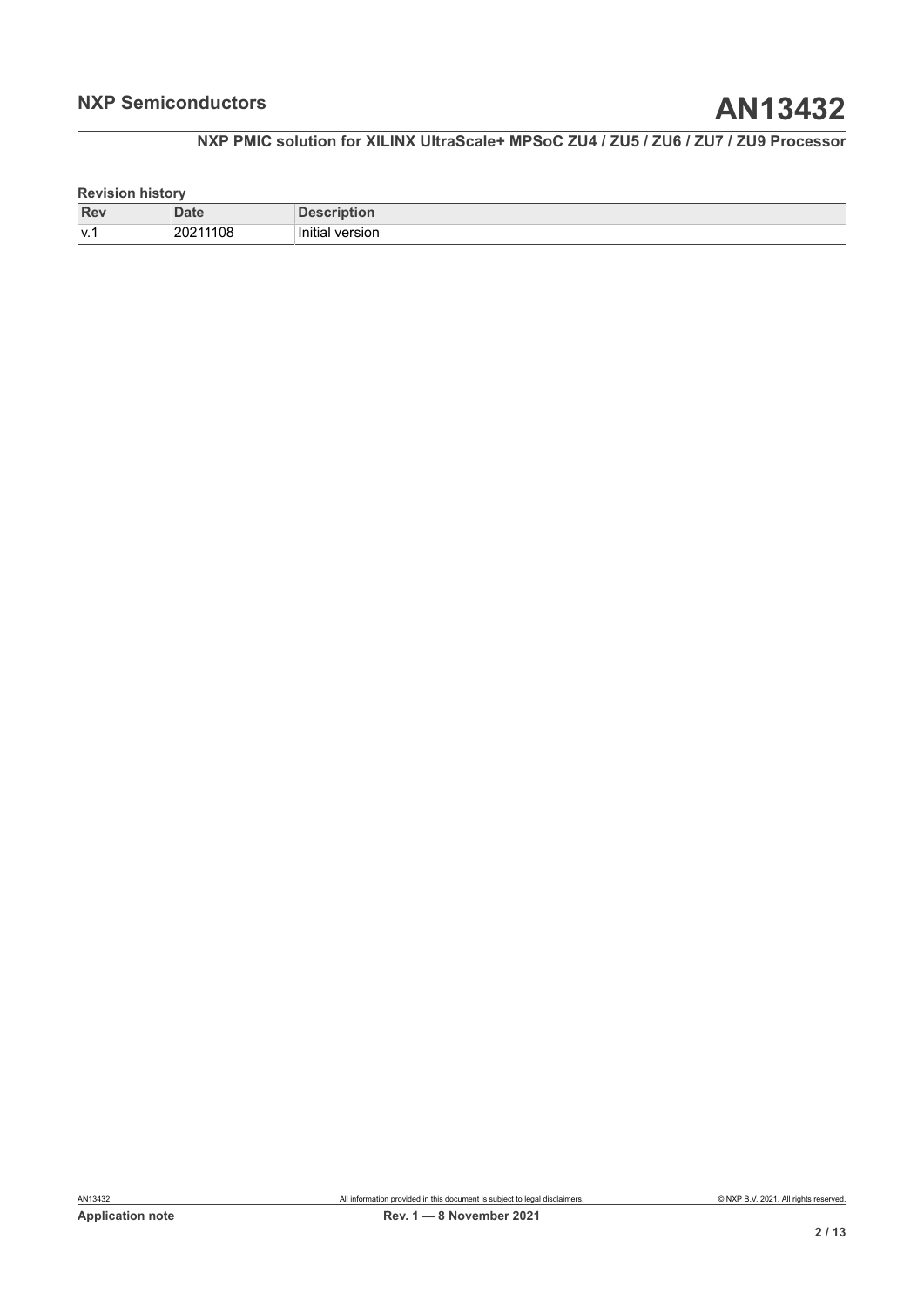### <span id="page-2-1"></span>**1 Introduction**

The Xilinx Zynq UltraScale+ MPSoC ZU4 / ZU5 / ZU6 / ZU7 / ZU9 is a high performance smart processing platform for deep learning. Its typical application is autonomous driving.

Designing a power solution for the full number of rails that delivers the full power required by the UltraScale+ MPSoC processor presents a challenge. The functional safety requirements make the power supply design even more complex, but an NXP flexible PMIC (Power Management IC) could be used to address this challenge, providing a total power solution for the ZU4 / ZU5 / ZU6 / ZU7 / ZU9 and system. This would simplify the design and save development time.

NXP PMICs have a built-in one-time programmable (OTP) memory that stores key startup configurations. Users can define the OTP configuration based on their application requirements. The PMIC also features a dedicated functional block for synchronizing multiple PMICs' power-up sequences, so an NXP Multi-PMIC arrangement can work like "one chipset" in the system. This means there is no need for an external controller for system default voltage configuration and power-up sequence configuration, which saves design effort and reduces the system complexity.

<span id="page-2-0"></span>This AN introduces two typical NXP PMIC designs for ZU4 / ZU5 / ZU6 / ZU7 / ZU9 and related systems. [Table](#page-2-0) 1 shows the power solutions. The detailed PMIC power tree configuration, power up sequence, and functional safety arrangements are described below. Customers could also change a PMIC's configuration based on their system requirements, thanks to NXP PMIC flexible configuration features which allow customized OTP definition.

#### **Table 1. Xilinx ZU4 / ZU5 / ZU / ZU7 / ZU9 power solutions**

|                                   | <b>Functional safety</b> | <b>Power solution</b>                              |                                         |  |
|-----------------------------------|--------------------------|----------------------------------------------------|-----------------------------------------|--|
| <b>Power Supply Consolidation</b> | level                    | Xilinx ZU4 / ZU5 / ZU6 /<br>ZU7 / ZU9 power supply | <b>System power supply</b>              |  |
| Cost optimized power solution     | QΜ                       | PF81 + PF52                                        | $FSS6 + PF81 + PF52$                    |  |
| Full performance power solution   | ASIL-D / ASIL-B          | PF71 + PF71 + PF5020 +<br>PF52                     | $FS86 + PF71 + PF71 +$<br>PF5020 + PF52 |  |

### <span id="page-2-2"></span>**2 Cost optimized power solution**

A cost-optimized power solution is the target for always-on Functional Safety QM level applications. [Table](#page-3-0) 2 defines one typical cost-optimized power solution with a PF81 and PF52 configuration to power ZU4 / ZU5 / ZU6 / ZU7 / ZU9. PF81 and PF52 are low voltage input PMICs. PF81 includes seven buck outputs and four low-dropout voltage regulator (LDO) outputs. PF52 has two bucks working in parallel to provide 16 A current. Each PF81 buck output current is 2.5 A maximum, and each of the LDO outputs supplies 0.4 A maximum.

Output voltages and power-up sequences for PF81 and PF52 are configured using OTP.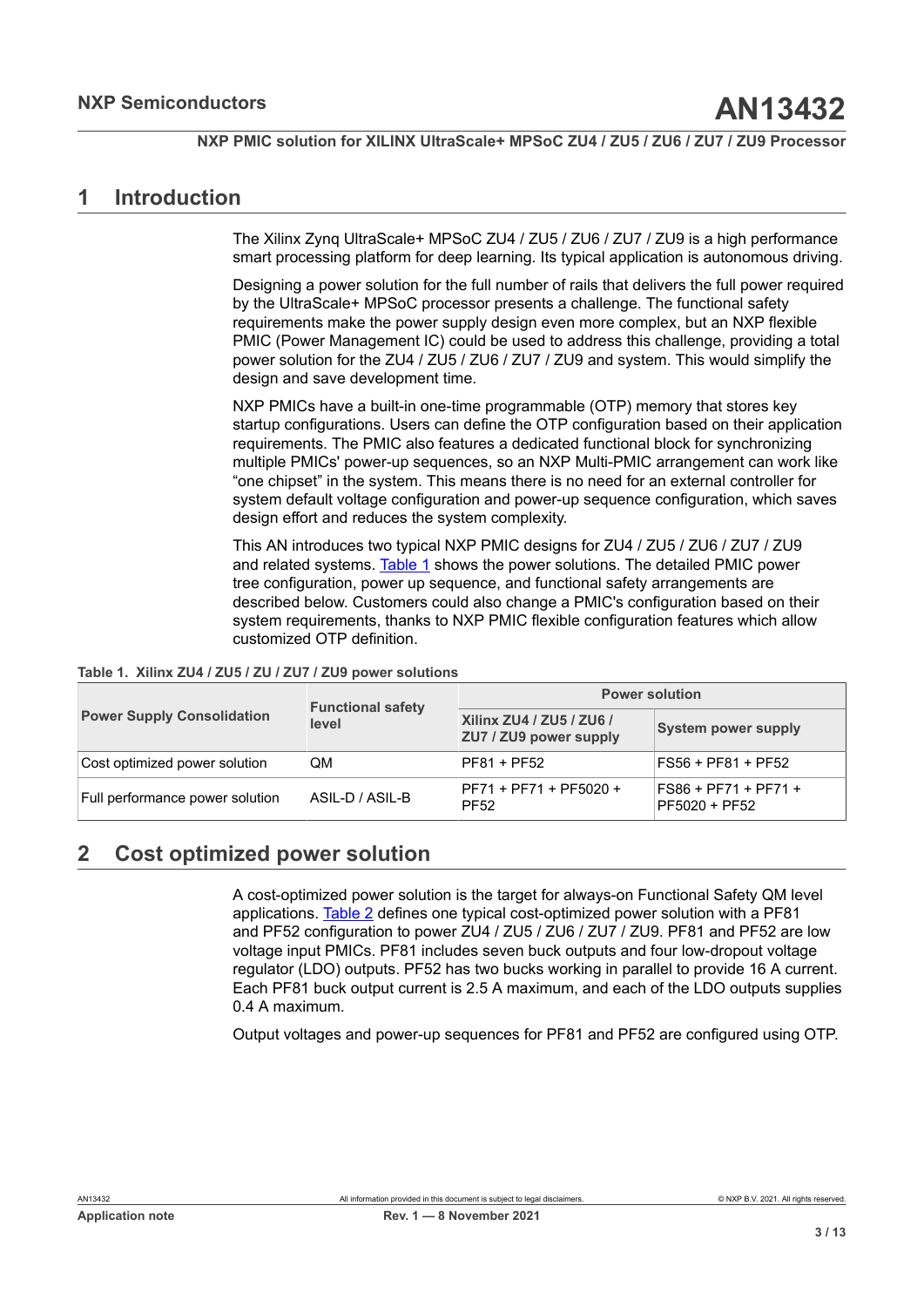|                        | Xilinx ZU4 / ZU5 / ZU6 / ZU7 / ZU9 power rail                             |                     | <b>PMIC output power configuration</b> |                                  |                          |  |
|------------------------|---------------------------------------------------------------------------|---------------------|----------------------------------------|----------------------------------|--------------------------|--|
| Rail                   | <b>Symbol</b>                                                             | Output<br>channel   | Output voltage / V                     | <b>Current</b><br>capability / A | Power-<br>up<br>sequence |  |
| Rail<br>1              | VCCINT, VCC_PSINTFP, VCC_PSINTLP, VCC_<br>PSINTFP DDR, VCCINT IO, VCCBRAM | PF52 BUCK1<br>and 2 | 0.85                                   | 16                               | 1                        |  |
| Rail<br>$\overline{2}$ | VCC PSAUX, VCC PSADC, VCC PSDDR<br>PLL, VCCAUX, VCCAUX_IO, VCCADC         | PF81_BUCK7          | 1.8                                    | 2.5                              | $\overline{2}$           |  |
| Rail<br>3              | VCC_PSPLL, VMGTAVTT                                                       | PF81_BUCK4          | 1.2                                    | 2.5                              | $\overline{2}$           |  |
| Rail<br>$\overline{4}$ | <b>VCCO PSDDR</b>                                                         | PF81_BUCK5          | 1.2                                    | 2.5                              | 3                        |  |
| Rail<br>$\sqrt{5}$     | VCC_PSIO[0:3]                                                             | PF81_LDO3           | 1.8                                    | 0.4                              | 3                        |  |
| Rail<br>6              | <b>VPS MGTRAVCC</b>                                                       | PF81 BUCK1          | 0.85                                   | 2.5                              | $\overline{2}$           |  |
| Rail<br>$\overline{7}$ | VPS_MGTRAVTT, VMGTVCCAUX                                                  | PF81 LDO2           | 1.8                                    | 0.4                              | 3                        |  |
| Rail<br>8              | VPS_MGTRAVCC                                                              | PF81_BUCK3          | 0.9                                    | 2.5                              | 2                        |  |
| Rail<br>9              | VCCINT_VCU                                                                | PF81 BUCK2          | 0.9                                    | 2.5                              | 1                        |  |
| <b>NA</b>              | VTT(DDR)                                                                  | PF81_BUCK6          | 0.6                                    | 2.5                              | 3                        |  |
| <b>NA</b>              | VPP(DDR)                                                                  | PF81_LDO1           | 2.5                                    | 0.4                              | $\mathsf 3$              |  |

<span id="page-3-0"></span>

|  |  |  |  |  |  | Table 2. Xilinx ZU4 / ZU5 / ZU6 / ZU7 / ZU9 Cost-optimized power solution with PF81 + PF52 |
|--|--|--|--|--|--|--------------------------------------------------------------------------------------------|
|--|--|--|--|--|--|--------------------------------------------------------------------------------------------|

*Note: In actual applications, the ZU6 / ZU7 / ZU9 Rail 1 current requirement may exceed 16 A, which is the PF52 maximum output current. If so, the customer must replace the PF52 with another power supply.*

For a real automotive application with ZU4 / ZU5 / ZU6 / ZU7 / ZU9 for autonomous driving, normally a microcontroller unit (MCU) is needed. [Figure 1](#page-4-0) shows an NXP PMIC solution using FS56 + PF81 to power an MCU+ UltraScale + MPSoC system. FS56 is a high-voltage PMIC that supports a 12 V battery system in a vehicle. FS56 includes two buck outputs. One buck output can power the MCU, and the other one can power PF81 + PF52. The MCU configures FS56, PF81, and PF52 registers through I2C. FS56 and PF81 each have a "PGOOD" (power good) pin to indicate to the MCU whether the PMIC power supply output is within specification. The MCU controls the power-on request for PF81 and PF52 using the PMIC PWRON pin.

This design's combination of FS56, PF81 and PF52 supports QM level safety. NXP also offers pin-to-pin (P2P) compatible ASIL-B level devices.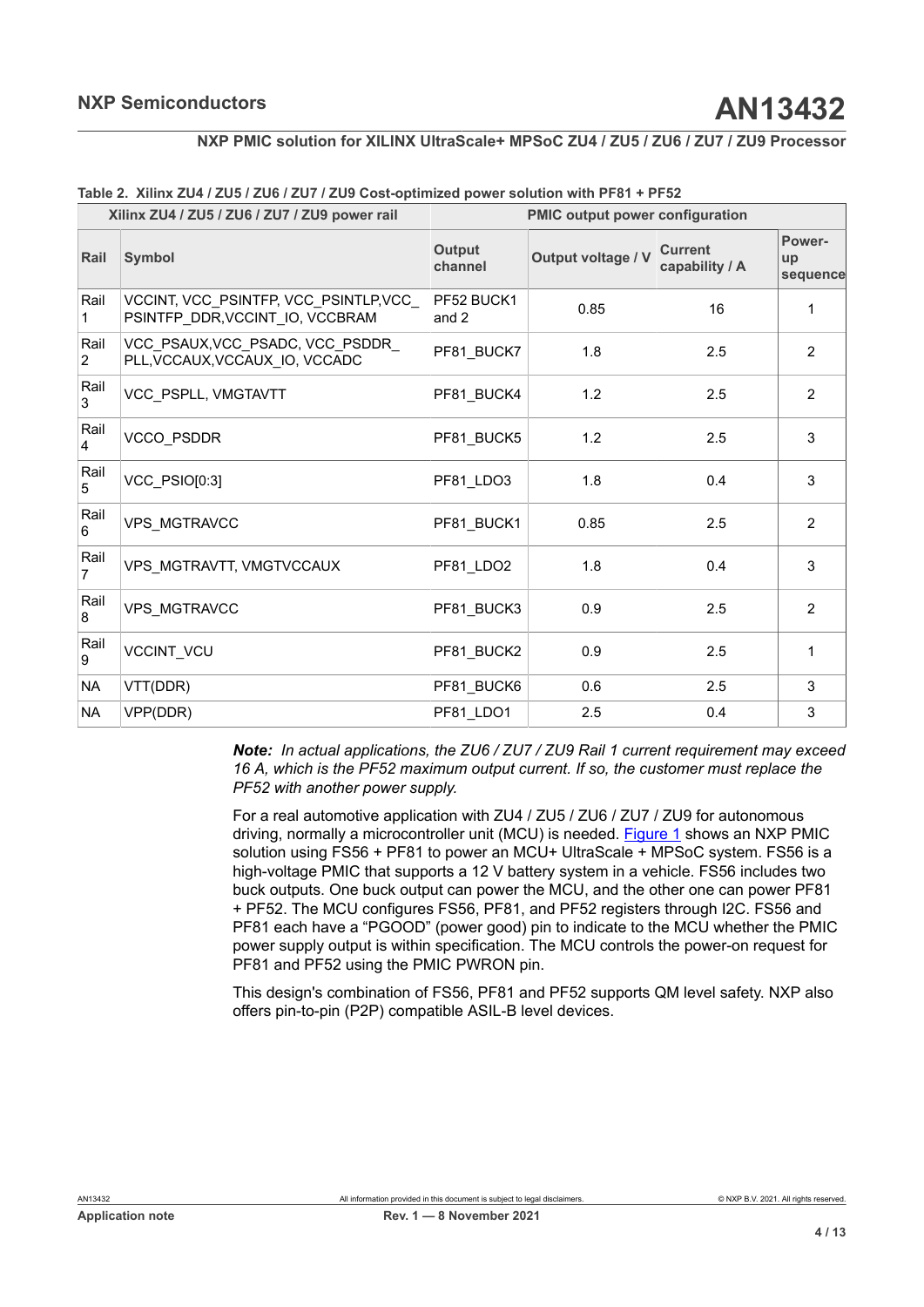

<span id="page-4-0"></span>

## <span id="page-4-2"></span>**3 Full performance power solution**

The full performance power solution is designed for systems where low-power mode is required, or where autonomous driving applications require functional safety. Some applications with ZU4 / ZU5 / ZU6 / ZU7 / ZU9 require ultra-low-power, reduced functional states to maximize battery life or reduce overall power consumption. This full performance power solution is designed for functional safety ASIL-D / B applications. The FS86 + 2\*PF71 + PF5020 + PF52 PMIC solution provided here facilitates a power solution design for a ZU4 / ZU5 / ZU6 / ZU7 / ZU9 based system.

### **3.1 Power solution**

<span id="page-4-3"></span>[Table](#page-4-1) 3 defines a 2 \* PF71 + PF5020 + PF52 power supply configuration for Xilinx ZU4 / ZU5 / ZU6 / ZU7 / ZU9. PF71 contains five high-efficiency buck converters and two LDOs with load switch options. PF5020 contains three bucks and one LDO.

Each buck converter in the PF71 + PF5020 part of the solution is rated up to 2.5 A, and each linear regulator is rated up to 0.4 A. PF52 has two bucks that could work in parallel to provide a 16 A current.

<span id="page-4-1"></span>This power solution uses a dedicated regulator for the UltraScale+ MPSoC power rail. The use of a dedicated voltage regulator per rail, even when rails have the same voltage level, allows a rail or rails to be shut down to save power consumption.

| Xilinx ZU4 / ZU5 / ZU6 / ZU7 / ZU9 power rail |                      | <b>PMIC output power configuration</b> |                              |                                  |                      |  |
|-----------------------------------------------|----------------------|----------------------------------------|------------------------------|----------------------------------|----------------------|--|
| Rail                                          | <b>Symbol</b>        | <b>Output channel</b>                  | <b>Output</b><br>voltage / V | <b>Current</b><br>capability / A | Power-up<br>sequence |  |
| Rail 1                                        | <b>VCC PSINTLP</b>   | PF71 2 BUCK1                           | 0.85                         | 2.5                              |                      |  |
| Rail 2                                        | VCC_PSAUX, VCC_PSADC | PF71 2 BUCK2                           | 1.8                          | 2.5                              | 2                    |  |
| Rail 3                                        | VCC PSPLL            | PF71 2 LDO1                            | 1.2                          | 0.4                              | 2                    |  |

Table 3. Xilinx ZU4 / ZU5 / ZU6 / ZU7 / ZU9 Full performance power solution with 2 \* PF71 + PF5020 + PF52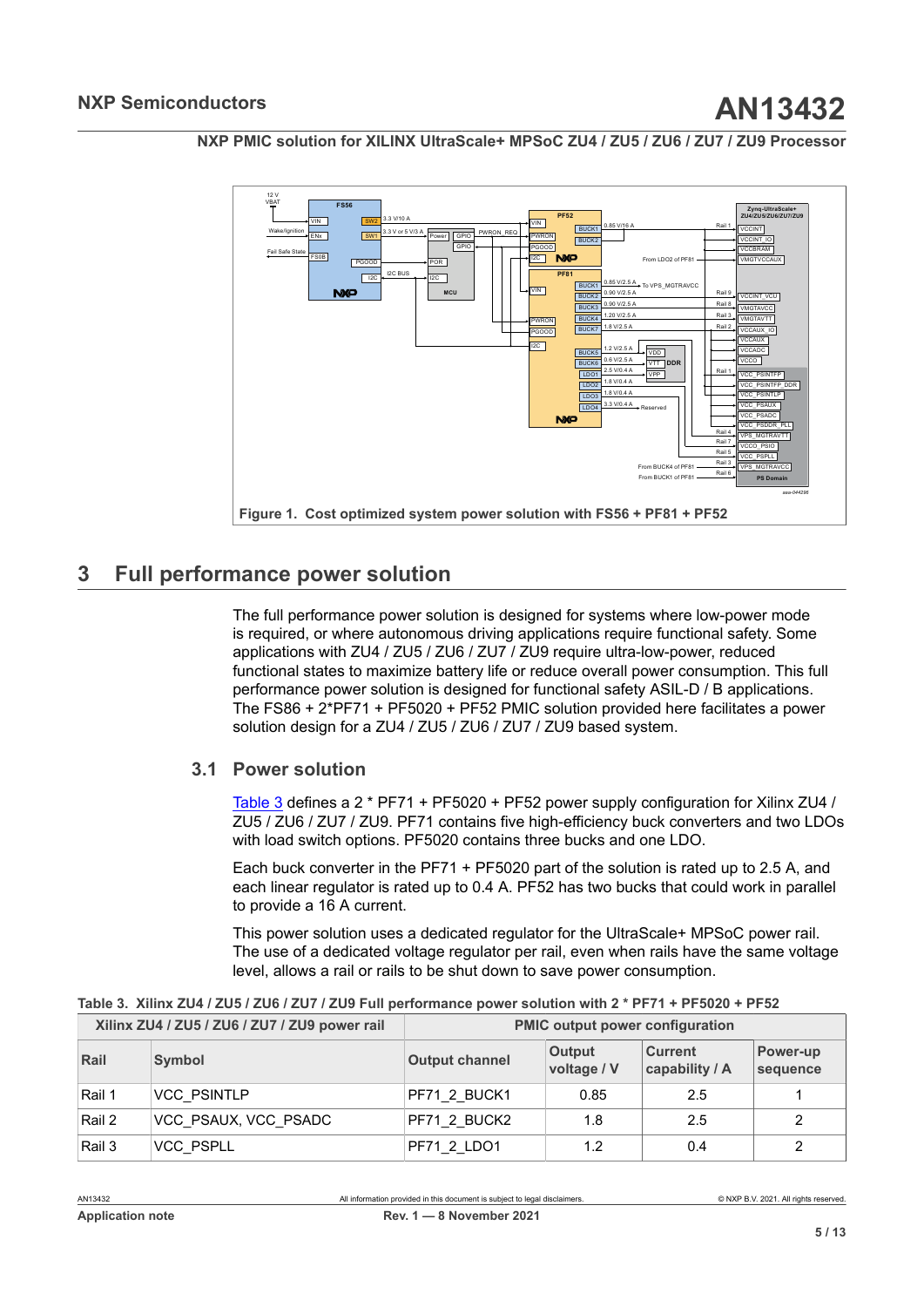| Xilinx ZU4 / ZU5 / ZU6 / ZU7 / ZU9 power rail |                              | <b>PMIC output power configuration</b> |                       |                                  |                      |
|-----------------------------------------------|------------------------------|----------------------------------------|-----------------------|----------------------------------|----------------------|
| Rail                                          | <b>Symbol</b>                | <b>Output channel</b>                  | Output<br>voltage / V | <b>Current</b><br>capability / A | Power-up<br>sequence |
| Rail 4                                        | VCC PSIO[0:3]                | PF71_2_LDO2                            | 1.8                   | 0.4                              | 3                    |
| Rail 5                                        | VCC_PSINTFP, VCC_PSINTFP_DDR | PF71_1_BUCK1&2                         | 0.85                  | 5                                | 1                    |
| Rail 6                                        | VCC PSDDR PLL                | PF5020_LDO1                            | 1.8                   | 0.4                              | 2                    |
| Rail 7                                        | <b>VCCO PSDDR</b>            | PF71_2_BUCK3                           | 1.2                   | 2.5                              | 3                    |
| Rail 8                                        | VCCINT, VCCINT IO, VCCBRAM   | <b>PF52 BUCK1&amp;2</b>                | 0.85                  | 16                               | 1                    |
| Rail 9                                        | VCCAUX, VCCAUX_IO, VCCADC    | PF5020 BUCK3                           | 1.8                   | 2.5                              | $\overline{2}$       |
| Rail 10                                       | VPS MGTRAVCC                 | PF5020_BUCK1                           | 0.85                  | 2.5                              | 2                    |
| Rail 11                                       | <b>VPS MGTRAVTT</b>          | PF5020 BUCK2                           | 1.8                   | 2.5                              | 3                    |
| Rail 12                                       | <b>VMGTAVTT</b>              | PF71 1 BUCK5                           | 1.2                   | 2.5                              | $\overline{2}$       |
| Rail 13                                       | <b>VMGTAVCC</b>              | PF71_1_BUCK4                           | 0.9                   | 2.5                              | 2                    |
| Rail 14                                       | <b>VMGTAVCCAUX</b>           | PF71_1_LDO1                            | 1.8                   | 0.4                              | 2                    |
| Rail 15                                       | VCCINT_VCU                   | PF71_1_BUCK3                           | 0.9                   | 2.5                              | 1                    |
| <b>NA</b>                                     | VTT(DDR)                     | PF71_2_BUCK3                           | 0.6                   | 2.5                              | 3                    |
| <b>NA</b>                                     | VPP(DDR)                     | PF71_2_BUCK5                           | 2.5                   | 2.5                              | 3                    |

|  | Table 3. Xilinx ZU4 / ZU5 / ZU6 / ZU7 / ZU9 Full performance power solution with 2 * PF71 + PF5020 + PF52continued |  |  |
|--|--------------------------------------------------------------------------------------------------------------------|--|--|
|  |                                                                                                                    |  |  |

*Note: In an actual application, the ZU6 / ZU7 / ZU9 Rail 8 current requirement may exceed 16 A, which is the PF52 maximum output current. If so, the customer must replace PF52 with another power supply.*

[Figure 2](#page-6-0) demonstrates a typical architecture for an autonomous driving ECU that requires functional safety. The FS86 + ASIL-D MCU is the ASIL-D domain for the Decision and Control function. The PF71 + PF5020 + PF52 powers the UltraScale+ MPSoC in the ASIL-B domain. FS86 is a high-voltage PMIC that supports a 12 V or 24 V battery system. It is designed to meet the power and security requirements of an ASIL-D MCU. The FS86 has multiple outputs to power an MCU and its peripherals, like CAN, Ethernet, and Memory. The FS86 can also provide input power to a low voltage PMIC through Vpre. PF71, PF5020 and PF52 are appropriate for use in ASIL-B designs. Both PMICs in this solution have integrated functional safety features, significantly reducing system functional safety development efforts.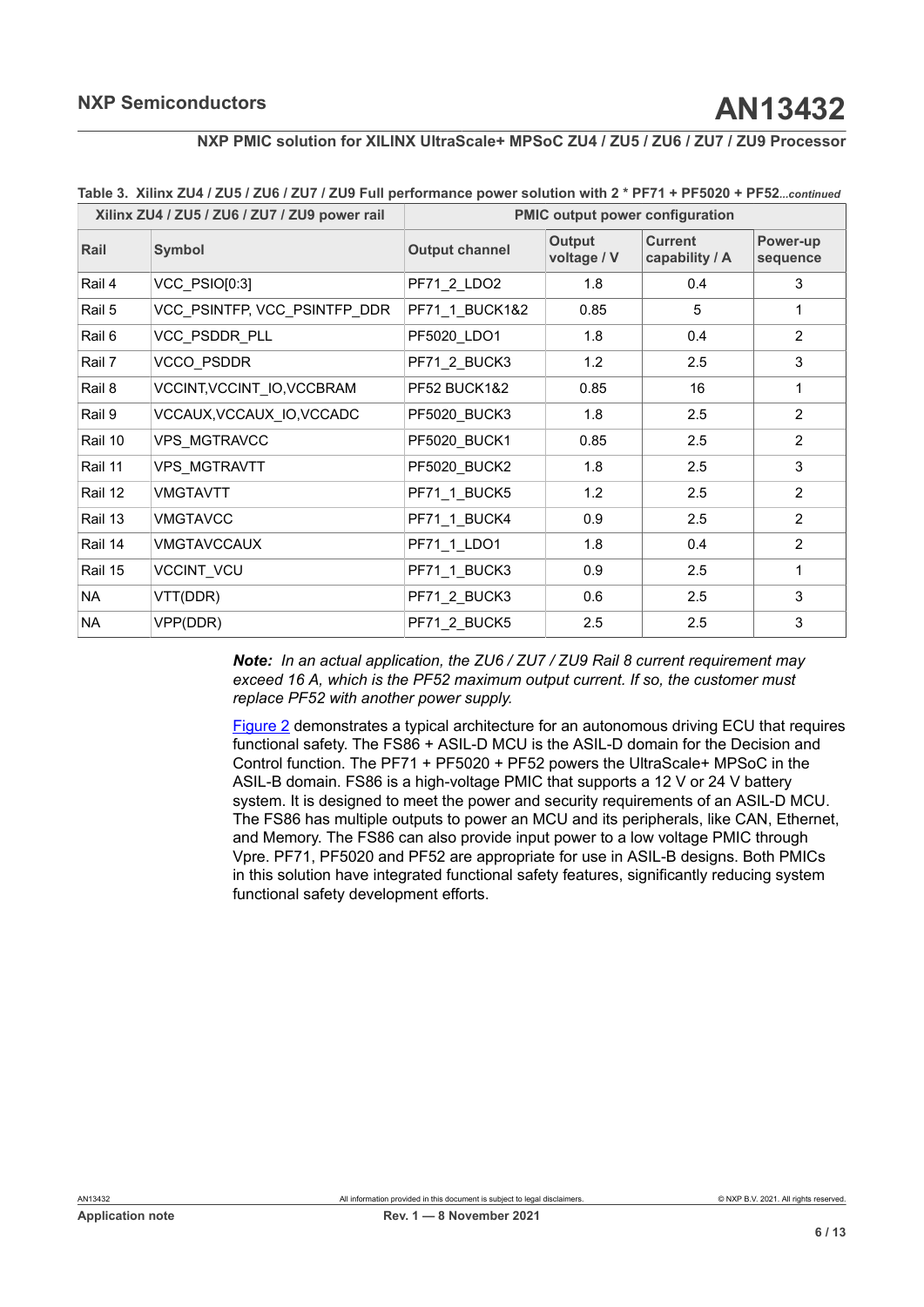

<span id="page-6-0"></span>

*Note: In an actual application, the ZU6 / ZU7 / ZU9 Rail 8 current requirement may exceed 16 A, which is the PF52 maximum output current. If so, the customer must replace PF52 with another power supply.*

<span id="page-6-1"></span>[Table](#page-6-1) 4 details the IO connections between PMICs and ASIL-D MCUs. PF71, PF5020, or PF52 power-on is triggered by the ASIL-D MCU using the PMIC PWRON pin. These combinations could act as öne PMIC through the NCP PMIC internal power-up sequencer, PWRON, XFAILB function. This multiple PMIC scheme effectively implements accurate power-up and power-down sequence synchronization for all power rails using only PMICs, without the need for MCU control.

Table 4. Xilinx ZU4 / ZU5 / ZU6 / ZU7 / ZU9 connection with FS86 + PF52 + PF71 + PF5020

| <b>PMIC</b>                            | <b>ASIL-D MCU</b> | <b>Block</b>                           | <b>Function</b>                                            |
|----------------------------------------|-------------------|----------------------------------------|------------------------------------------------------------|
| FS86 PGOOD                             | <b>POR</b>        |                                        | FS86 power good output which connect to MCU hardware reset |
| FS86 RESET                             | <b>RESET</b>      |                                        | FS86 reset output which connect to MCU software reset      |
| <b>FS86 FCCU</b>                       | <b>SMU</b>        |                                        | FS86 monitor MCU hardware fault                            |
| PF52, PF71 1, and<br>PF5020 PWRON      | GPIO1             | IO                                     | PF52, PF71 1, and PF5020 power on input request by MCU     |
| PF52, PF71, and<br><b>PF5020 PGOOD</b> | GPIO <sub>2</sub> | PF52&&PF71&PF5020 power good indicator |                                                            |
| PF71 2 PWRON                           | GPIO3             |                                        | PF71 2 power-on input request by MCU                       |
| PF71 2 STANDBY                         | GPIO4             |                                        | PF71 2 standby mode input request by MCU                   |
| FS86, PF52, PF71, and<br>PF502012C     | 12C               | Communicati<br>on.                     | I2C bus communication for FS86, PF52, PF71, and PF5020     |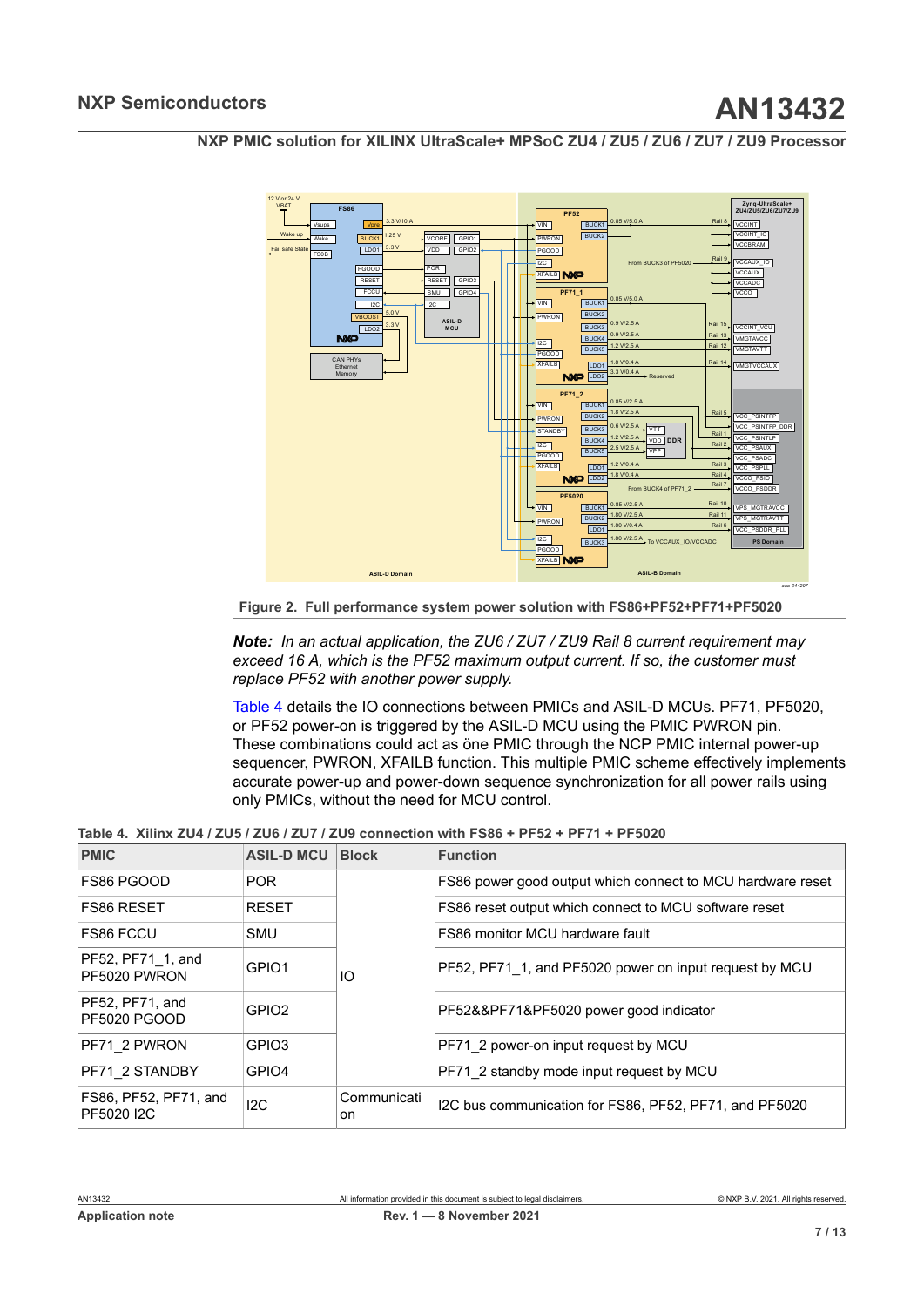### **3.2 Functional safety**

<span id="page-7-0"></span>NXP PMICs are developed in compliance with the ISO26262 standard.

The FS86, PF71, PF5020, and PF52 devices implement embedded safety mechanisms that include these functional safety features:

- **• Independent voltage monitoring and fault detection**: PMICs feature independent fault monitoring per regulator. Three types of faults, Under Voltage (UV), Over Voltage (OV), and Current Limit (ILIM), are monitored by the PMIC fault monitor block. The PMIC can indicate the output state per regulator through PGOOD.
- **• I2C CRC and write protection**: I2C secure write protection protects the secure registers using a dedicated safety mechanism.
- **• Analog built-in self-test (ABIST)** When power to the system is turned on, the PMICs automatically test all output voltage monitors prior to the power-up sequence. ABIST checks the state of the voltage monitoring block (OV/UV) per regulator, whether it is normal or not. If a failure on the OV/UV monitor is detected during ABIST, the PMIC will assert the corresponding ABIST flags.
- **• Functional safety output**: When a critical fault is detected by the PMIC, such as an incorrect regulator output or Watchdog (WD) failure, the FS0B pin from FS86 is used to transition the system into a safe state.
- **• Logic build-in self-test (LBIST, FS86 only):** LBIST verifies the correct functionality of the safety logic monitoring. FS86 performs LBIST after power on or upon wakeup from Standby mode.
- **• External voltage monitor (FS86 only)**: The FS86 can monitor up to ten voltages, including FS86 supply rails or system PF device regulators. Depending on the safety requirements, voltage monitoring (VMON) can be used to monitor PF devices, to reach the ASIL-D safety level for the system.
- **• MCU failure monitoring (FS86 only)**: The FS86 features FCCU1/2, two input pins in charge of monitoring hardware failures of the safety MCU. FCCU pins can be connected to the Fault output I/O of MCU. When FS86 detects a hardware failure from MCU through FCCU, the FS86 FS0B / RSTB pin can be asserted.
- **• External IC monitoring (FS86 only)**: The FS86 features the Error Monitoring (ERRMON) input pin, in charge of monitoring an external safety IC on the application.
- **• Challenger watchdog monitoring (FS86 only)**: The challenger Watchdog function is based on a question/answer strategy to monitor the safety MCU.

[Figure 3](#page-8-0) shows the functional safety related signal configuration based on ASIL-D / B safety requirements for ZU4 / ZU5 / ZU6 / ZU7 / ZU9 system applications.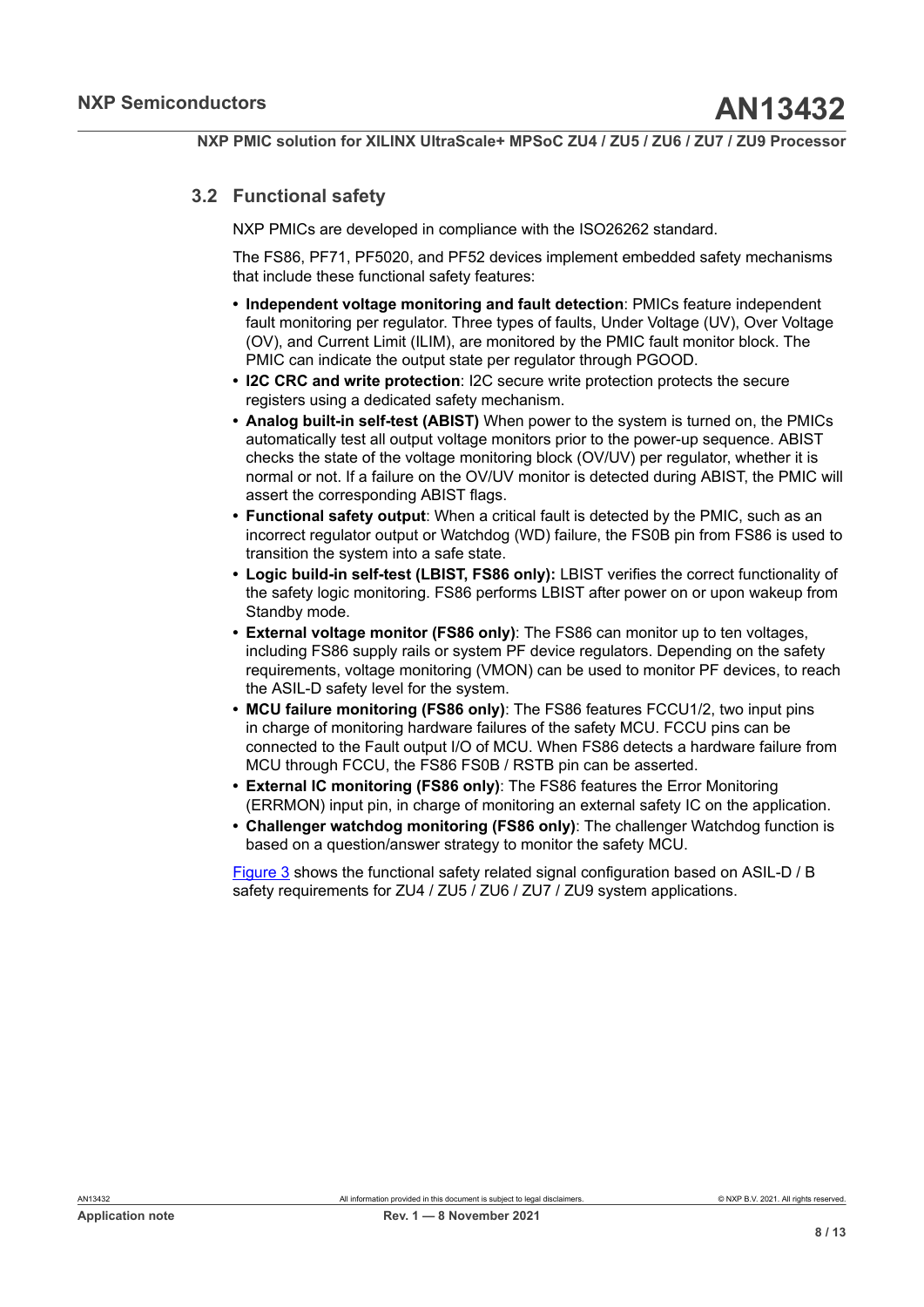<span id="page-8-0"></span>

# <span id="page-8-1"></span>**4 Reference Resources**

### **[1] [FS86 overview](https://www.nxp.com/products/power-management/pmics-and-sbcs/safety-sbcs/safety-system-basis-chip-for-domain-controller-fit-for-asil-b-and-d:FS86)**

**[2] [FS56 webpage includes documentation and tools \(Datasheet, Safety Manual,](https://www.nxp.com/products/power-management/pmics-and-sbcs/safety-sbcs/fs56-automotive-dual-buck-regulator-and-controller-with-voltage-monitors-and-watchdog-timer:FS5600) [FMEDA, SW driver\)](https://www.nxp.com/products/power-management/pmics-and-sbcs/safety-sbcs/fs56-automotive-dual-buck-regulator-and-controller-with-voltage-monitors-and-watchdog-timer:FS5600)**

**[3] [PF81 webpage includes documentation and tools \(Datasheet, Safety Manual,](https://www.nxp.com/products/power-management/pmics-and-sbcs/pmics/12-channel-power-management-integrated-circuit-pmic-for-high-performance-processing-applications:PF8100-PF8200) [FMEDA, SW driver\)](https://www.nxp.com/products/power-management/pmics-and-sbcs/pmics/12-channel-power-management-integrated-circuit-pmic-for-high-performance-processing-applications:PF8100-PF8200)**

**[4] [PF71 webpage includes documentation and tools \(Datasheet, Safety Manual,](https://www.nxp.com/products/power-management/pmics-and-sbcs/pmics/7-channel-power-management-integrated-circuit-for-high-performance-applications-fit-for-asil-b-safety-level:PF7100) [FMEDA, SW driver\)](https://www.nxp.com/products/power-management/pmics-and-sbcs/pmics/7-channel-power-management-integrated-circuit-for-high-performance-applications-fit-for-asil-b-safety-level:PF7100)**

**[5] [PF5020 webpage includes documentation and tools \(Datasheet, Safety Manual,](https://www.nxp.com/products/power-management/pmics-and-sbcs/pmics/multi-channel-5-pmic-for-automotive-applications-4-high-power-and-1-low-power-fit-for-asil-b-safety-level:PF5020) [FMEDA, SW driver\)](https://www.nxp.com/products/power-management/pmics-and-sbcs/pmics/multi-channel-5-pmic-for-automotive-applications-4-high-power-and-1-low-power-fit-for-asil-b-safety-level:PF5020)**

**[6] [PF52 overview](https://www.nxp.com/products/power-management/pmics-and-sbcs/pmics/dual-channel-pmic-for-automotive-applications-2-high-efficient-lvbuck-fit-for-asil-b-safety-level:PF5200)**

**[7] [Power Management Community](https://community.nxp.com/community/Power-Management)**

[8] **[BYLink System Power Platform](https://www.nxp.com/products/product-information/bylink-system-power-platform:BYLINK?tid=FSHBNR_20210804)**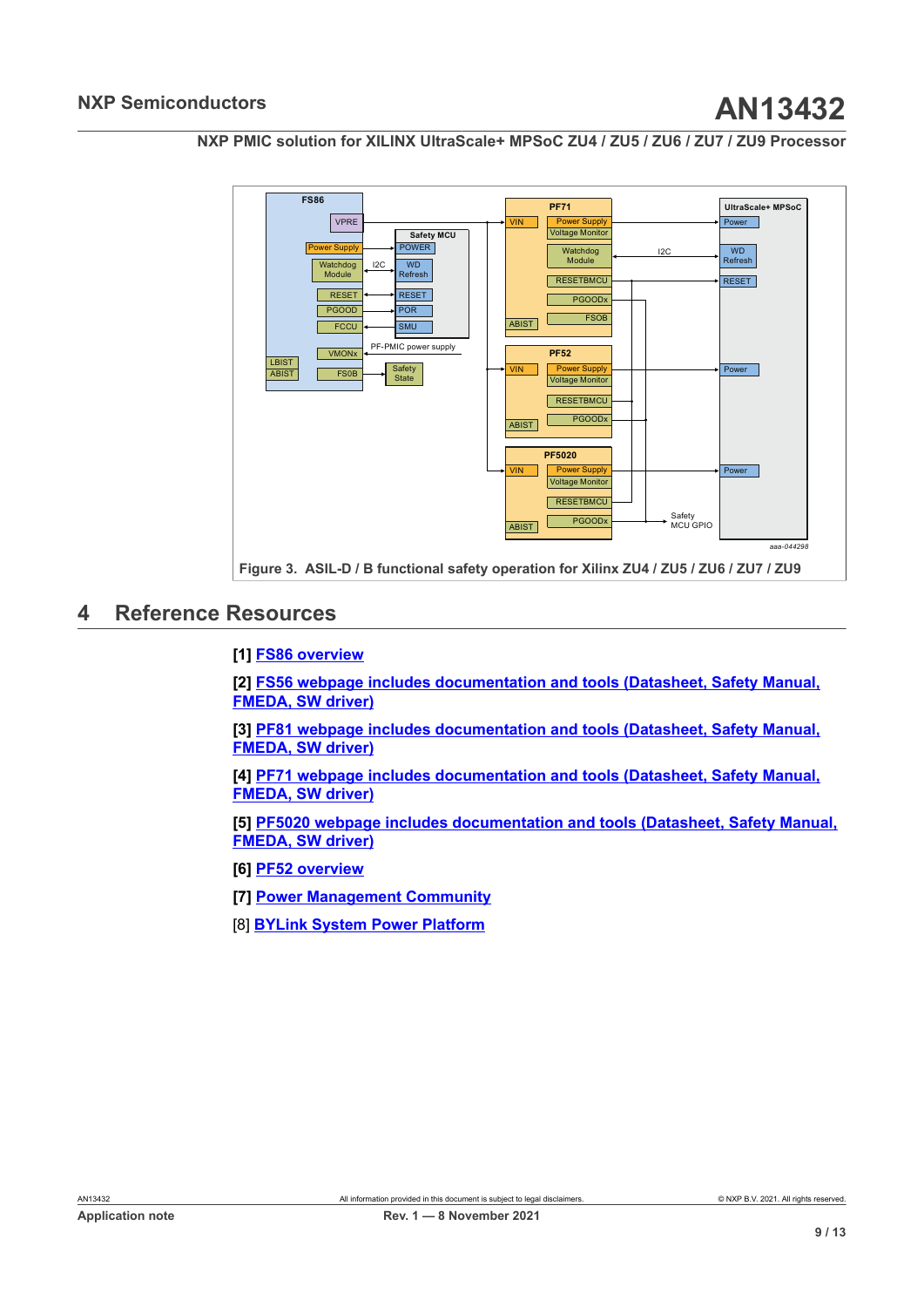# <span id="page-9-0"></span>**5 Legal information**

### **5.1 Definitions**

**Draft** — A draft status on a document indicates that the content is still under internal review and subject to formal approval, which may result in modifications or additions. NXP Semiconductors does not give any representations or warranties as to the accuracy or completeness of information included in a draft version of a document and shall have no liability for the consequences of use of such information.

### **5.2 Disclaimers**

**Limited warranty and liability** — Information in this document is believed to be accurate and reliable. However, NXP Semiconductors does not give any representations or warranties, expressed or implied, as to the accuracy or completeness of such information and shall have no liability for the consequences of use of such information. NXP Semiconductors takes no responsibility for the content in this document if provided by an information source outside of NXP Semiconductors. In no event shall NXP Semiconductors be liable for any indirect, incidental, punitive, special or consequential damages (including - without limitation - lost profits, lost savings, business interruption, costs related to the removal or replacement of any products or rework charges) whether or not such damages are based on tort (including negligence), warranty, breach of contract or any other legal theory. Notwithstanding any damages that customer might incur for any reason whatsoever, NXP Semiconductors' aggregate and cumulative liability towards customer for the products described herein shall be limited in accordance with the Terms and conditions of commercial sale of NXP Semiconductors.

**Right to make changes** — NXP Semiconductors reserves the right to make changes to information published in this document, including without limitation specifications and product descriptions, at any time and without notice. This document supersedes and replaces all information supplied prior to the publication hereof.

**Suitability for use** — NXP Semiconductors products are not designed, authorized or warranted to be suitable for use in life support, life-critical or safety-critical systems or equipment, nor in applications where failure or malfunction of an NXP Semiconductors product can reasonably be expected to result in personal injury, death or severe property or environmental damage. NXP Semiconductors and its suppliers accept no liability for inclusion and/or use of NXP Semiconductors products in such equipment or applications and therefore such inclusion and/or use is at the customer's own risk.

**Applications** — Applications that are described herein for any of these products are for illustrative purposes only. NXP Semiconductors makes no representation or warranty that such applications will be suitable for the specified use without further testing or modification. Customers are responsible for the design and operation of their applications and products using NXP Semiconductors products, and NXP Semiconductors accepts no liability for any assistance with applications or customer product design. It is customer's sole responsibility to determine whether the NXP Semiconductors product is suitable and fit for the customer's applications and products planned, as well as for the planned application and use of customer's third party customer(s). Customers should provide appropriate design and operating safeguards to minimize the risks associated with their applications and products. NXP Semiconductors does not accept any liability related to any default, damage, costs or problem which is based on any weakness or default in the customer's applications or products, or the application or use by customer's third party customer(s). Customer is responsible for doing all necessary testing for the customer's applications and products using NXP Semiconductors products in order to avoid a default of the applications and the products or of the application or use by customer's third party customer(s). NXP does not accept any liability in this respect.

**Terms and conditions of commercial sale** — NXP Semiconductors products are sold subject to the general terms and conditions of commercial

sale, as published at http://www.nxp.com/profile/terms, unless otherwise agreed in a valid written individual agreement. In case an individual agreement is concluded only the terms and conditions of the respective agreement shall apply. NXP Semiconductors hereby expressly objects to applying the customer's general terms and conditions with regard to the purchase of NXP Semiconductors products by customer.

**Suitability for use in automotive applications** — This NXP product has been qualified for use in automotive applications. If this product is used by customer in the development of, or for incorporation into, products or services (a) used in safety critical applications or (b) in which failure could lead to death, personal injury, or severe physical or environmental damage (such products and services hereinafter referred to as "Critical Applications"), then customer makes the ultimate design decisions regarding its products and is solely responsible for compliance with all legal, regulatory, safety, and is select to respect the complements concerning its products, regardless of any information or support that may be provided by NXP. As such, customer assumes all risk related to use of any products in Critical Applications and NXP and its suppliers shall not be liable for any such use by customer. Accordingly, customer will indemnify and hold NXP harmless from any claims, liabilities, damages and associated costs and expenses (including attorneys' fees) that NXP may incur related to customer's incorporation of any product in a Critical Application.

**Export control** — This document as well as the item(s) described herein may be subject to export control regulations. Export might require a prior authorization from competent authorities.

**Evaluation products** — This product is provided on an "as is" and "with all faults" basis for evaluation purposes only. NXP Semiconductors, its affiliates and their suppliers expressly disclaim all warranties, whether express, implied or statutory, including but not limited to the implied warranties of non-infringement, merchantability and fitness for a particular purpose. The entire risk as to the quality, or arising out of the use or performance, of this product remains with customer. In no event shall NXP Semiconductors, its affiliates or their suppliers be liable to customer for any special, indirect, consequential, punitive or incidental damages (including without limitation damages for loss of business, business interruption, loss of use, loss of data or information, and the like) arising out the use of or inability to use the product, whether or not based on tort (including negligence), strict liability, breach of contract, breach of warranty or any other theory, even if advised of the possibility of such damages. Notwithstanding any damages that customer might incur for any reason whatsoever (including without limitation, all damages referenced above and all direct or general damages), the entire liability of NXP Semiconductors, its affiliates and their suppliers and customer's exclusive remedy for all of the foregoing shall be limited to actual damages incurred by customer based on reasonable reliance up to the greater of the amount actually paid by customer for the product or five dollars (US\$5.00). The foregoing limitations, exclusions and disclaimers shall apply to the maximum extent permitted by applicable law, even if any remedy fails of its essential purpose.

**Translations** — A non-English (translated) version of a document is for reference only. The English version shall prevail in case of any discrepancy between the translated and English versions.

**Security** — Customer understands that all NXP products may be subject to unidentified or documented vulnerabilities. Customer is responsible for the design and operation of its applications and products throughout their lifecycles to reduce the effect of these vulnerabilities on customer's applications and products. Customer's responsibility also extends to other open and/or proprietary technologies supported by NXP products for use in customer's applications. NXP accepts no liability for any vulnerability. Customer should regularly check security updates from NXP and follow up appropriately. Customer shall select products with security features that best meet rules, regulations, and standards of the intended application and make the ultimate design decisions regarding its products and is solely responsible for compliance with all legal, regulatory, and security related requirements concerning its products, regardless of any information or support that may be provided by NXP. NXP has a Product Security Incident Response Team (PSIRT) (reachable at PSIRT@nxp.com) that manages the investigation, reporting, and solution release to security vulnerabilities of NXP products.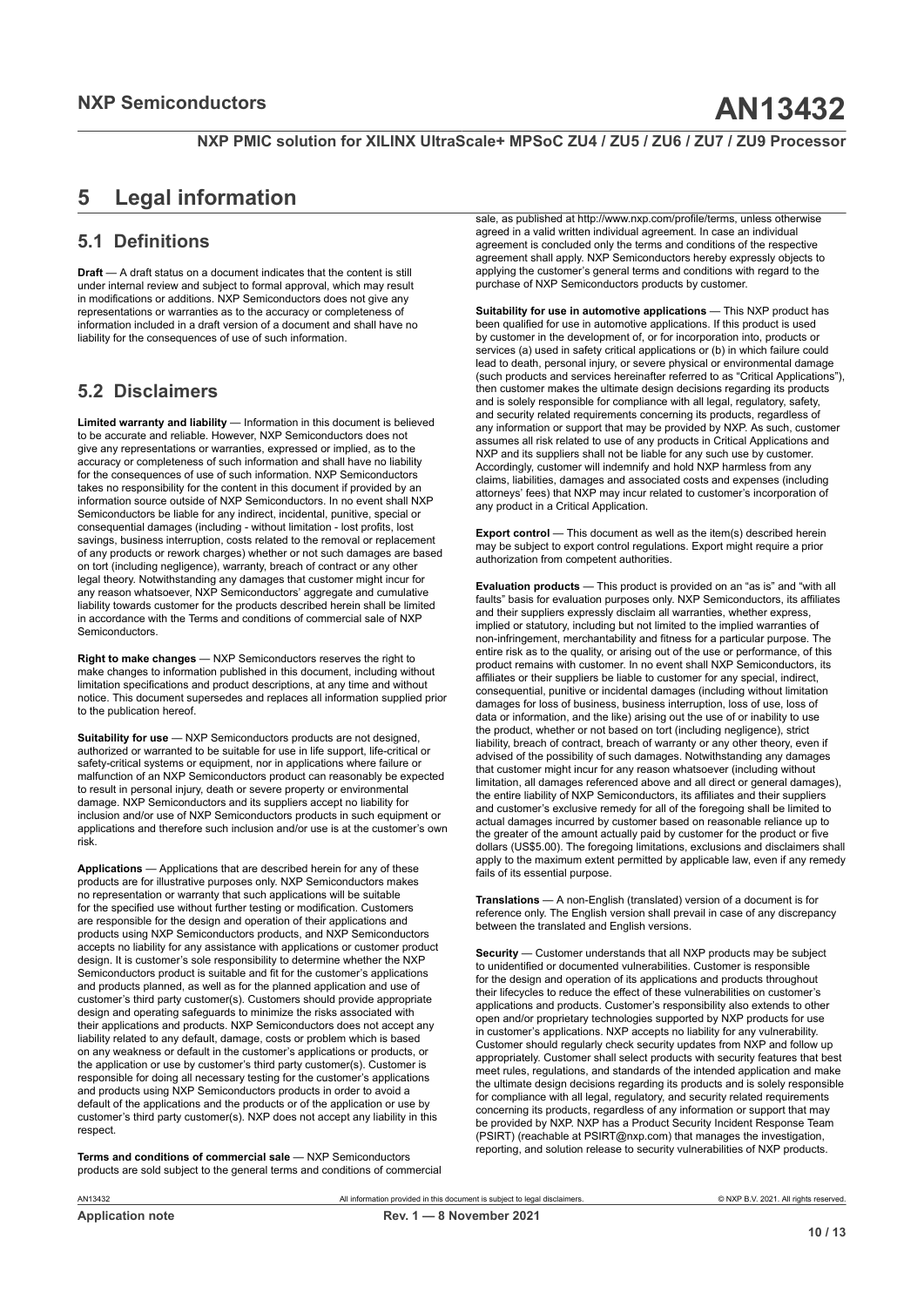**Suitability for use in automotive applications** — This NXP product has been qualified for use in automotive applications. It has been developed in accordance with ISO 26262, and has been ASIL-classified accordingly. If this product is used by customer in the development of, or for incorporation into, products or services (a) used in safety critical applications or (b) in which failure could lead to death, personal injury, or severe physical or environmental damage (such products and services hereinafter referred to as "Critical Applications"), then customer makes the ultimate design decisions regarding its products and is solely responsible for compliance with all legal, regulatory, safety, and security related requirements concerning its products, regardless of any information or support that may be provided by NXP. As such, customer assumes all risk related to use of any products in Critical Applications and NXP and its suppliers shall not be liable for any such use by customer. Accordingly, customer will indemnify and hold

NXP harmless from any claims, liabilities, damages and associated costs and expenses (including attorneys' fees) that NXP may incur related to customer's incorporation of any product in a Critical Application.

### **5.3 Trademarks**

Notice: All referenced brands, product names, service names and trademarks are the property of their respective owners.

**I <sup>2</sup>C-bus** — logo is a trademark of NXP B.V. **NXP** — wordmark and logo are trademarks of NXP B.V.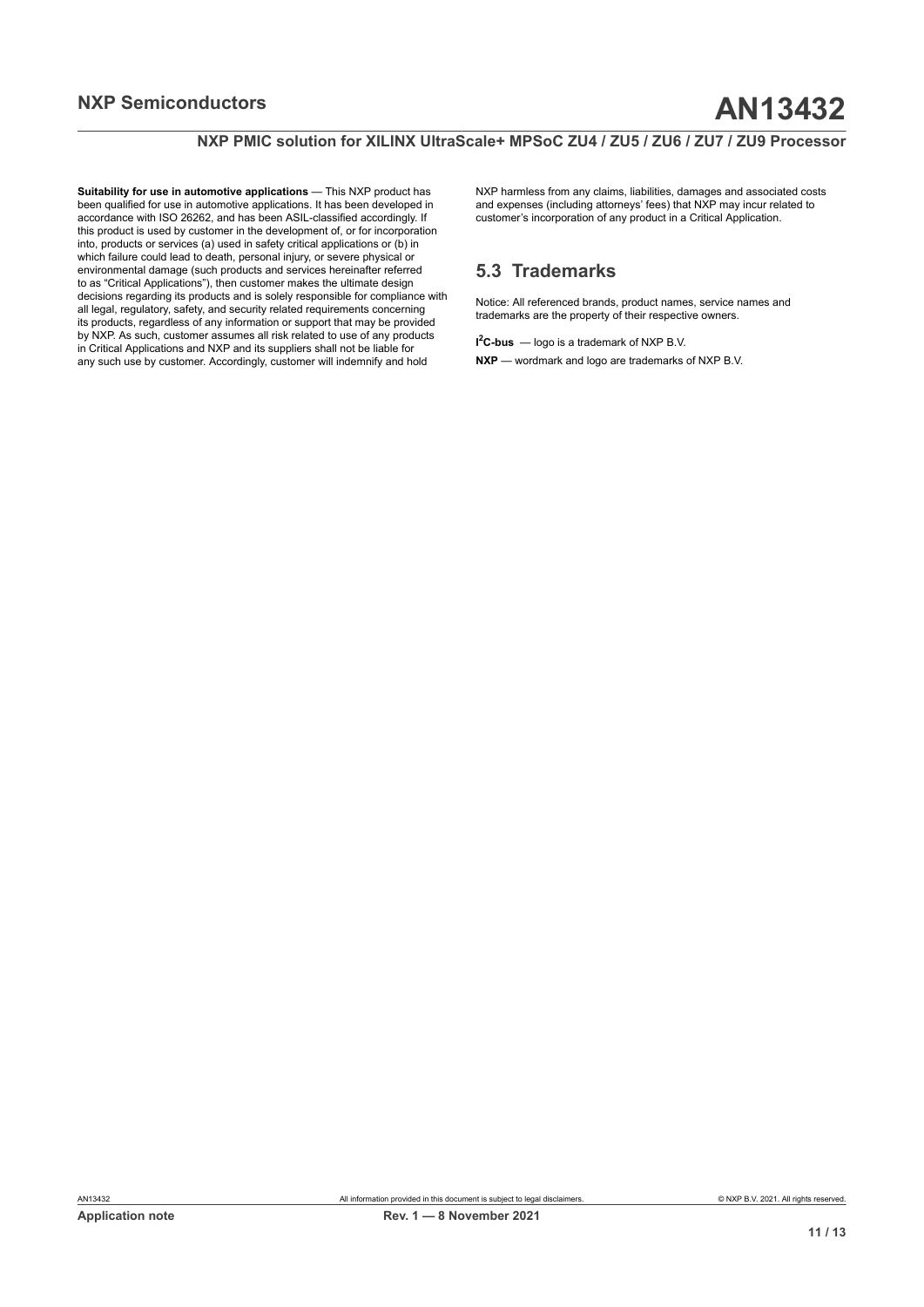# **Tables**

| Tab. 1.<br>Tab. 2. | Xilinx ZU4 / ZU5 / ZU / ZU7 / ZU9 power<br>Xilinx ZU4 / ZU5 / ZU6 / ZU7 / ZU9 Cost-<br>optimized power solution with PF81 + PF52  4 |         | Xilinx ZU4 / ZU5 / ZU6 / ZU7 / ZU9 Full<br>performance power solution with 2 * PF71<br>Xilinx ZU4 / ZU5 / ZU6 / ZU7 / ZU9<br>connection with $FSS6 + PF52 + PF71 +$ |  |
|--------------------|-------------------------------------------------------------------------------------------------------------------------------------|---------|---------------------------------------------------------------------------------------------------------------------------------------------------------------------|--|
| <b>Figures</b>     |                                                                                                                                     |         |                                                                                                                                                                     |  |
| Fig. 1.            | Cost optimized system power solution with                                                                                           | Fig. 3. | ASIL-D / B functional safety operation for                                                                                                                          |  |
| Fig. 2.            | Full performance system power solution                                                                                              |         |                                                                                                                                                                     |  |